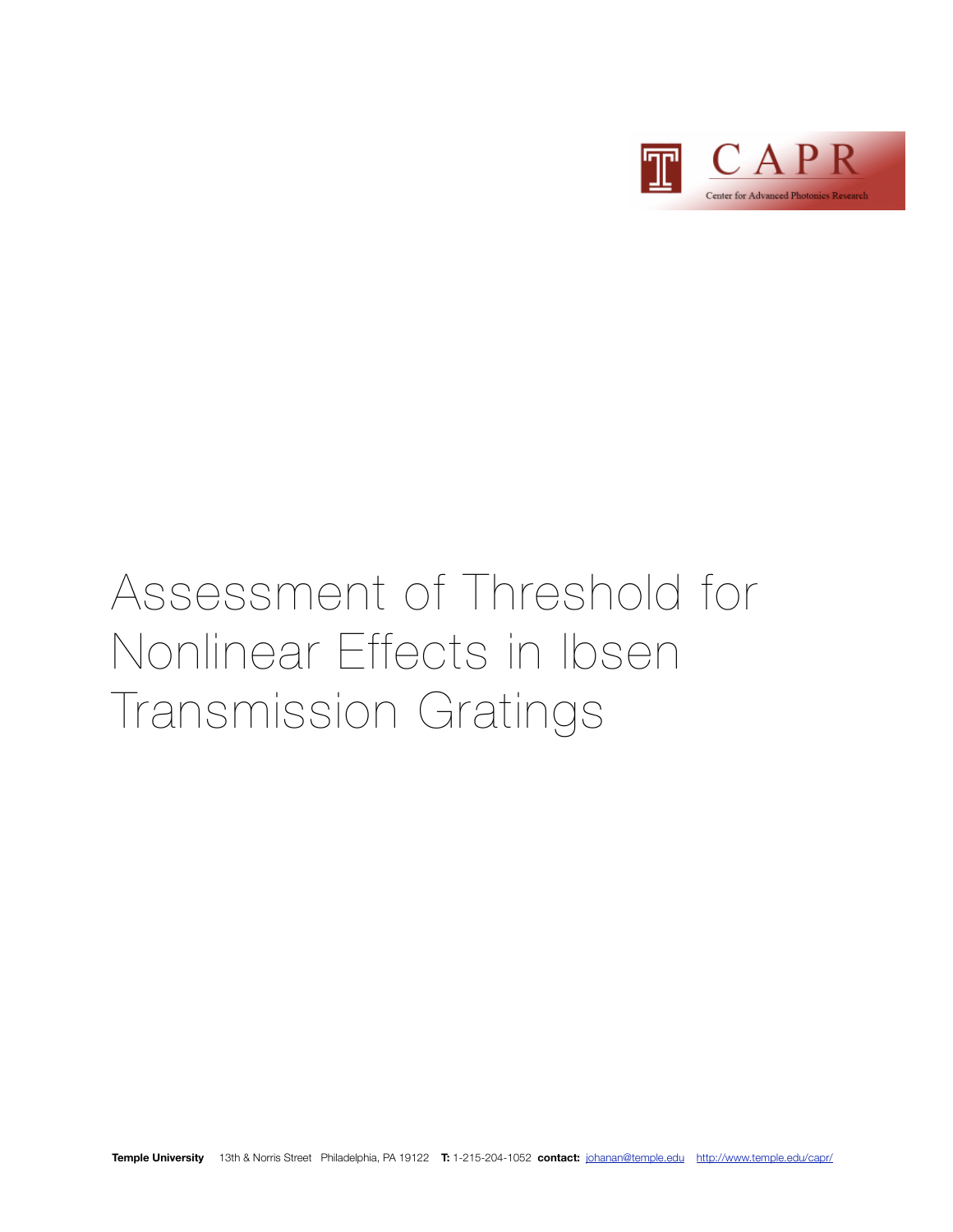#### **Purpose:**

The purpose of this report is to measure the threshold power for nonlinear effects that limit the usefulness of fused silica transmission gratings produced by Ibsen Photonics. The threshold for nonlinear effects will be defined as the power at which either the grating is permanently damaged or the pulse characteristics have been compromised.

### Criteria for threshold measurements

#### **Damage Threshold of fused silica:**

Much research has been done on laser-induced damage in fused silica. In the femtosecond regime the primary mechanism for permanent material damage has been determined to be photoionization-assisted avalanche ionizatio[n1](#page-4-0). The damage thresholds reported in (1) are defined as the fluence at which the generated electron density exceeded the critical plasma density  $(1.6\times10^{21} \text{ cm}^3 \text{ in fused silica})$ . For pulse durations close to those used in our experiment, a permanent damage threshold of  $\sim$ 3.5 J/cm<sup>2</sup> is reported for fused silica.

#### **Nonlinear Threshold of fused silica:**

Nonlinear effects induced by passage through fused silica can distort a pulse significantly. Self-phase modulation (SPM) and white-light (continuum) generation are the effects considered here as they serve as indications of thresholds for other related nonlinear effects which can lead to significant pulse effects (such as self-focusing, space-time focusing, self-steepening, etc.)<sup>[2](#page-4-1)</sup>. The reported maximum fluence at the threshold for continuum generation in fused silica is 0.57 J/cm<sup>2</sup> (2). This value is smaller than the threshold for permanent material damage in the fused silica therefore we expect that the usefulness of the grating will be limited not by damage to the material but by nonlinear interactions with it. Peak power is a more important factor in nonlinear interactions than fluence<sup>3</sup>.

Based on these considerations this experiment focuses on detecting changes in the pulse spectrum after it has passed through the grating.

## Method for measuring the usability threshold

#### **Laser Parameters:**

Pulses were generated using a titanium:sapphire laser oscillator (KM Labs) and amplified through chirped-pulse amplification (Legend, Coherent) to 2.1 mJ with a pulse duration of 70 fs. The repetition rate of the laser is 1 kHz. Reference pulses were characterized using frequency-resolved optical gating (FROG).

#### **Grating:**

The grating tested was part number FSTG-PCG-1250-800 from Ibsen Photonics. It is ruled at 1250 lines per millimeter and AR coated for 800 nm.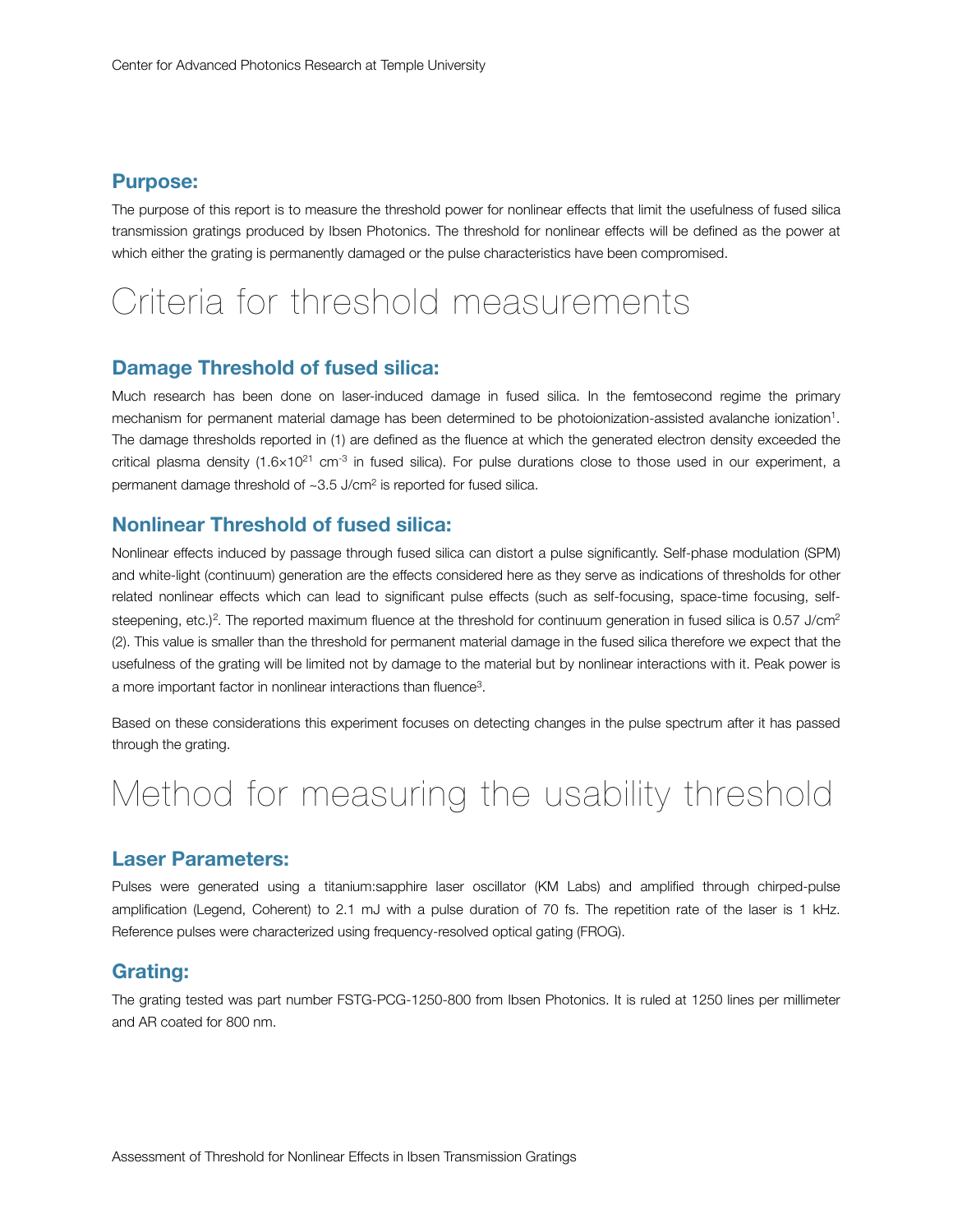#### **Method:**

The grating was position at the Littrow angle using the laser at low power. The laser power was varied by translating the grating various distances from a 1 meter focusing lens. After the lens, a glass slide is inserted which picks off a portion of the beam for power measurement and beam profiling. Once the beam has passed through the grating the spectrum is measured using a USB2000 spectrometer (Ocean Optics). The optical setup is shown below.



Figure 1. Experimental setup: (1) 1 meter lens, (2) diffraction grating, (3) beam sampler, and (4,5) Spectrometer/CCD camera.

### Results and discussion

#### **Observation of spectral broadening:**

Spectral broadening was observed in the diffracted spectrum at high power. However, because of the high intensity of the fundamental spectrum, low intensity spectral features due to SPM and continuum generation were difficult to measure using the USB2000 spectrometers. Because the changes were directly visible in the diffracted spectrum, measurements were taken by observing the broadening of the diffracted spectrum on paper instead. Self-phase modulation was observed at 0.015 J/cm<sup>2</sup> and became significant at 0.028 J/cm<sup>2</sup>. Significant SPM is defined as broadening of the base of the spectrum beyond the HWHM of the fundamental spectrum. While these values seem quite low, the corresponding intensities  $(2.1 \times 10^{11} \text{ W/cm}^2 \text{ and } 4 \times 10^{11} \text{ W/cm}^2$ , respectively) show that the change in refractive index ( $n_2 = 3.1 \times 10^{-16}$  for fused silica, corresponding to a change of  $6.7 \times 10^{-5}$  and  $1.3 \times 10^{-4}$  in the refractive index,  $r$ espectively) is actually quite significant for both of these fluences<sup>[3](#page-4-2)</sup>.

Small spectral broadening can be tolerated in a few applications, especially if the pulse duration and profile is not significantly changed by the process. Continuum generation is a much more dramatic effect and represents a stronger manifestation of several nonlinear effects, as mentioned above. The threshold for continuum generation was measured to be 0.11 J/cm<sup>2</sup>. Because this threshold value is a factor of five lower than the value reported in ref. 2 further investigation into the mechanism of continuum generation in our experiment was necessary. Continuum generation occurred at point sources on the back (grooved) surface of the grating and also changed as the beam was translated vertically on the grating. After prolonged exposure to the laser beam, the grating was studied under a microscope. From these observations it was concluded that continuum generation occurred because of dust induced hot-spots in the beam on the surface of the grating. Investigation with the microscope showed that dust particles were burned onto the surface,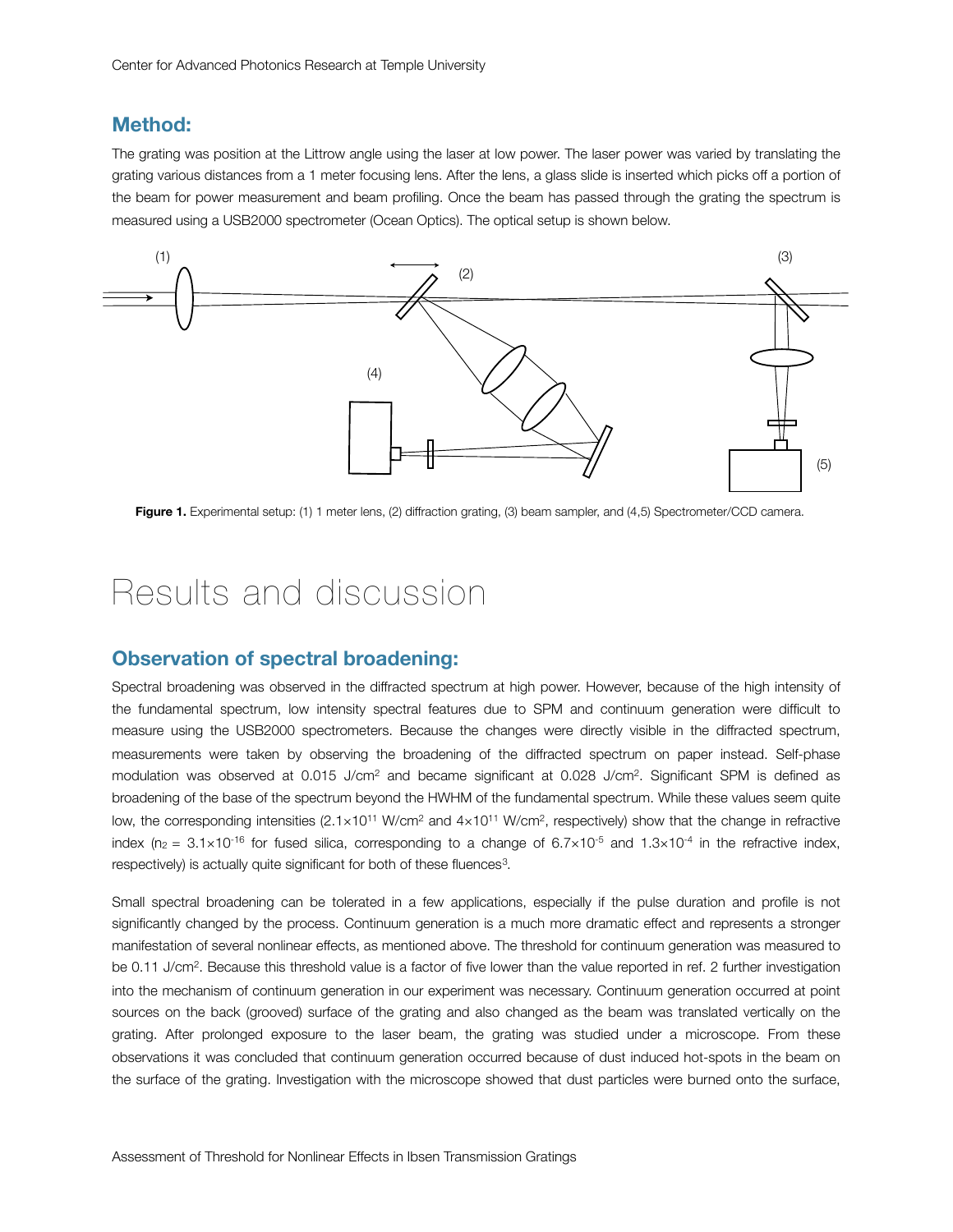but that the surface itself was not damaged by the beam. Small burns from previous investigations also could have been sources of hot spots in the beam.

#### **Conclusion:**

Because nonlinear effects are the limiting factor on the usefulness of the grating for pulse compression, laser power is a more important factor than laser fluence. In a very clean environment the usability threshold could potentially be extended, but for average lab conditions an intensity of  $~1.5 \times 10^{11}$  W/cm<sup>2</sup> was determined to be a safe operating intensity for the grating under investigation. In the experiment the peak laser power was 14 times the critical power for self-focusing in air and beam collimation to diameters smaller than 0.5 cm resulted in collapse of the beam. In lab conditions beams are usually kept at larger diameters to prevent this from occurring. For a beam fitting fully on the grating (~0.8 cm), the maximum beam energy corresponding to the safe limit is 15 mJ (for a 50 fs pulse duration).